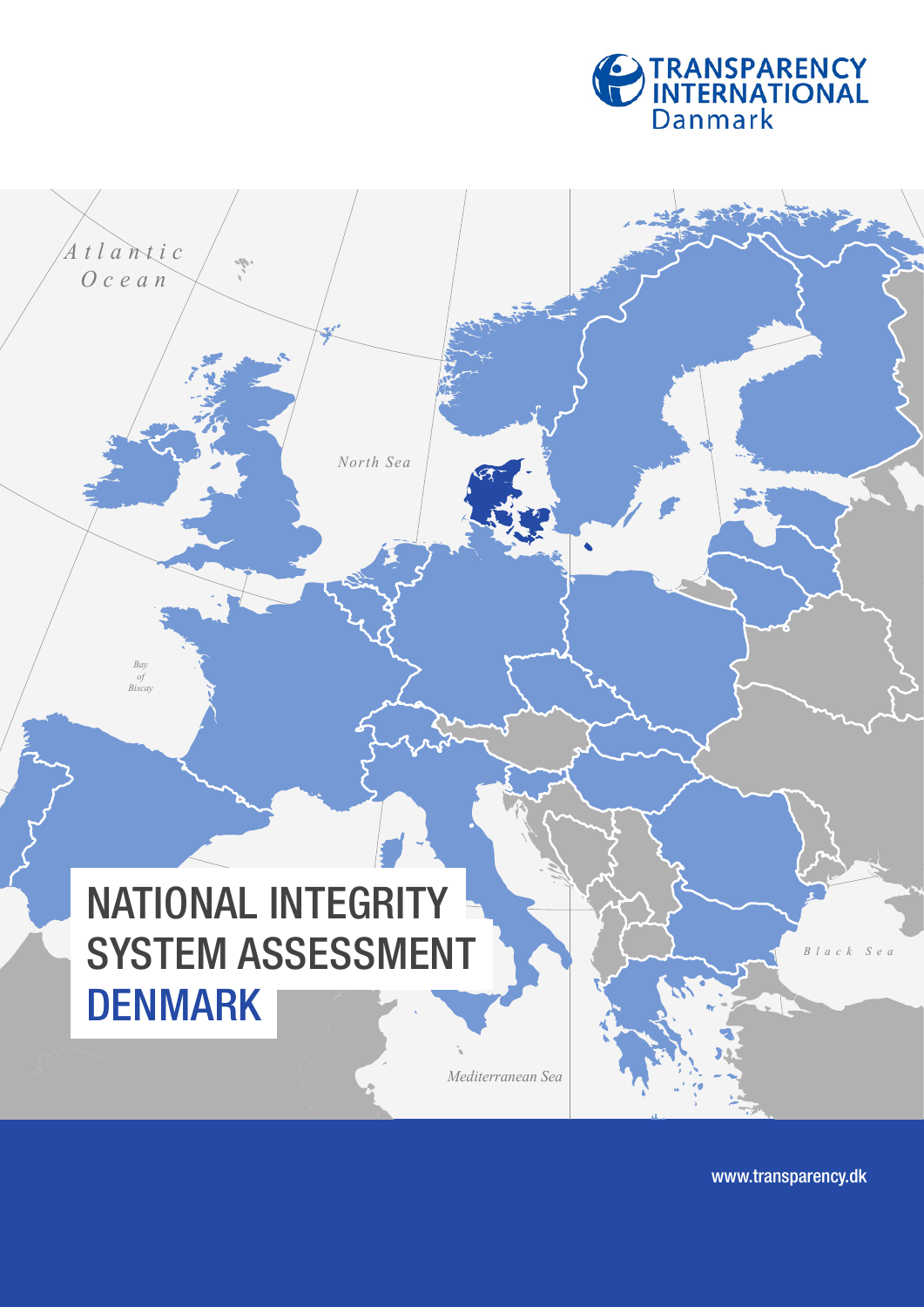**Transparency International** (TI) is the global civil society organisation leading the fight against corruption. Through more than 90 chapters worldwide and an international secretariat in Berlin, TI raises awareness of the damaging effects of corruption and works with partners in government, business and civil society to develop and implement effective measures to tackle it.

Transparency International Denmark (TI-DK) is the Danish chapter of TI. We raise awareness of corruption; advocate legal reforms at the national and international levels; hold debates and draw attention to problems in the Danish integrity system.

Publisher: Transparency International Denmark.

Lead Researcher: Marina Buch Kristensen, Director for Nordic Consulting Group A/S.

Research Team: Marina Buch Kristensen, Finn Kittelman Nordic Consulting Group A/S, Natascha Linn Felix and Louise Scheibel Smed, Transparency International Denmark.

Internal Reviewer: Suzanne Mulcahy, Transparency International Secretariat

External Reviewer: Hans Krause Hansen, PhD, Copenhagen Business School, Institut for Interkulturel Kommunikation og Ledelse.

Project Coordinators: Natascha Linn Felix and Louise Scheibel Smed, Transparency International Denmark. Paul Zoubkov, Transparency International Secretariat.

Lavout: Karin Diget Tschicaja.

First published January 2012

This publication is a product of the European National Integrity Systems project. The National Integrity Systems assessment tool has been developed and coordinated by Transparency International. Reproduction in whole or in parts is permitted, providing that full credit is given to Transparency International and provided that any such reproduction, whether in whole or in parts, is not sold unless incorporated in other works.

© 2012 Transparency International Denmark. All rights reserved.

#### Disclaimer

Every effort has been made to verify the accuracy of the information contained in this report. All information was believed to be correct as of December 2011. Nevertheless, Transparency International Denmark cannot accept responsibility for the consequences of its use for other purposes or in other contexts. Policy recommendations reflect Transparency International Denmark's opinion. They should not be taken to represent the views of those quoted or interviewed unless specifically stated. This project has been funded with support from Prevention of and Fight against Crime Programme European Commission - Directorate-General Home Affairs. This publication reflects the views only of the author, and the Commission cannot be held responsible for any use which may be made of the information contained therein.



With financial support from the Prevention of and Fight against Crime Programme of the European Union European Commission - Directorate-General Home Affairs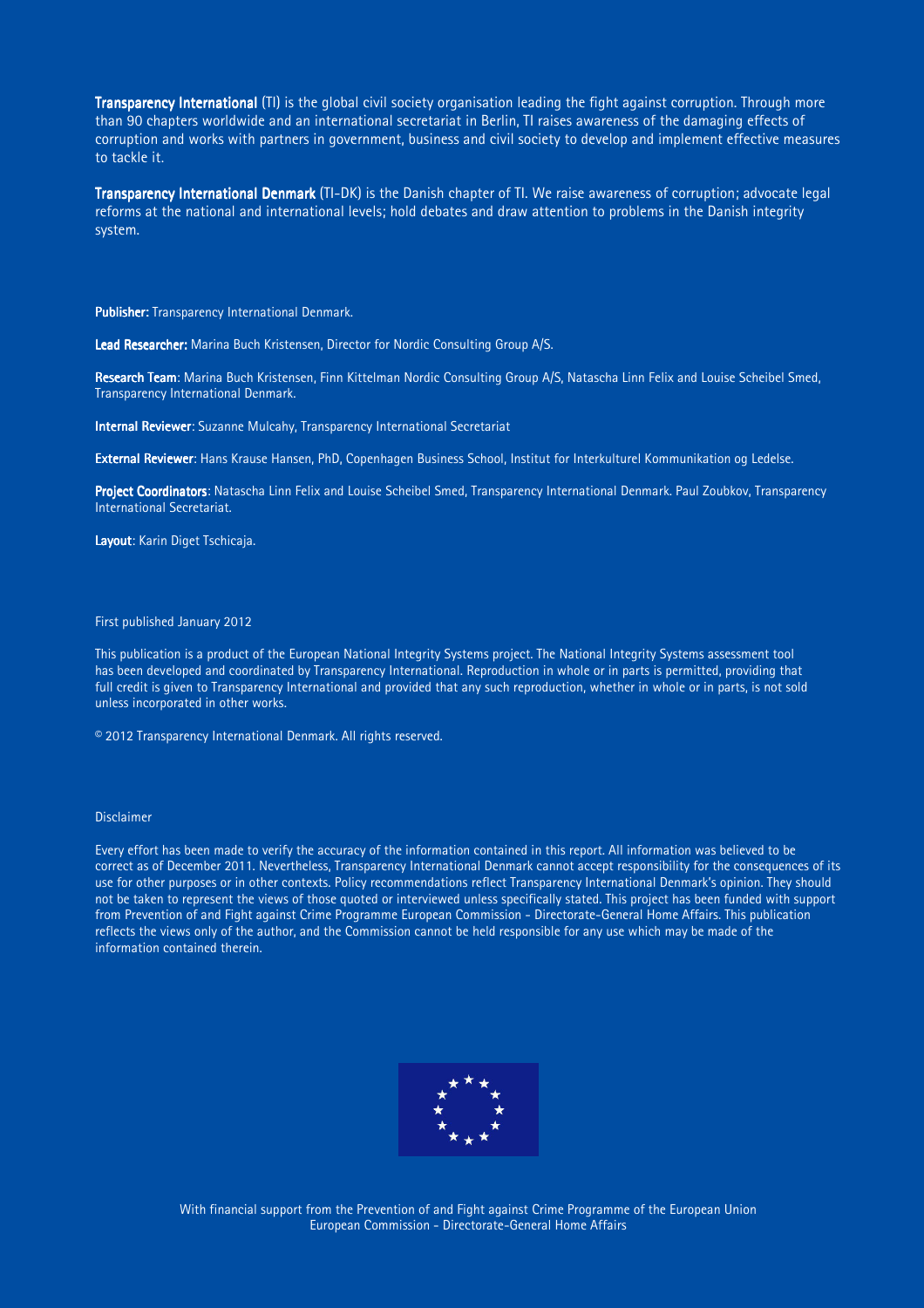# **Executive Summary**

This study of the Danish National Integrity System (NIS) assesses the legal basis and behavior of institutions in terms of their capacity to prevent corruption and maintain the integrity of the system. The report examines the extent to which Danish institutions function as intended and whether Denmark has an effective strategy for fighting corruption. To assess the degree of institutional strength, the evaluation also assesses the economic, political and socio-cultural contexts in which these institutions operate. This study of institutions and their contexts thus provides an overall picture of the Danish national integrity system and its capacity to prevent corruption.

This study does not offer a detailed analysis of either institutions or pillars. Rather, it presents a general assessment of the overall anti-corruption potential of the system, as well as describing interaction between the pillars in order to assess the robustness of the integrity system, as well as its strengths and weaknesses. In this way, the study can highlight why some pillars are more robust than others and how they affect each other. A key assumption behind the NIS method is that weaknesses in one institution lead to serious deficiencies in the entire system.

The study method, developed by the Transparency International Secretariat in Berlin, is based on quantitative and qualitative data collected through secondary data in the form of research articles, reports and national and international studies and surveys. The NIS Study was conducted during the period from January to August 2011, and thus includes relevant literature published up to August 2011. In addition to relevant research and secondary literature, the study also conducted in-depth interviews with two to five individuals during the preparation of each pillar report (minimum one person working within the institutions themselves and one outsider). Each pillar report has been validated by the informants as well as discussed and validated by the TI Secretariat in Berlin, TI DK's board, the associated advisory group and an external reviewer.

The overall conclusion of this study is that the Danish national integrity system is 'healthy'. This is largely due to a strong culture of public administration. Danish institutions have relatively few formal rules of integrity and anticorruption. Despite the low degree of formalization, there is a strong practice of integrity. The problem is that if the administrative culture is weakened, there are few rules to fall back on, which can make the system vulnerable. The system is worth protecting, and therefore, we should pay extra attention to weak or vulnerable points in the system. This study has identified several weak points: access to documents, officials afraid to use their right to inform, lack of clarity regarding complementary entertainment gifts as well as lack of transparency in the financial interests of MPs and financing of political parties.

Corruption is not considered a major problem in Denmark, and it is therefore not a theme that looms large in the public debate. Therefore, anti-corruption is not a major topic on the political agenda. This could be a potential weakness but it is not in practice. There are few examples of outright corruption cases in Denmark. Denmark is perceived both by Danes and abroad as one of the world's least corrupt countries.<sup>1</sup> Bribes and speed payments for accessing public benefits and services are almost non-existent, and the Danes generally perceive the Danish institutions and officials as not corrupt. However, there have been several cases in the Danish media in recent years in which top officials and ministers have received trips, concerts and dinners given to them by private contractors. The study finds that the boundary between punitive action and receiving attractive gifts and other benefits, primarily in the form of complementary entertainment, is hard to define. There is no (published) case law regarding administrative practice and the (published) criminal justice is very limited and typically lies in the direct exchange of performance and compensation. The study therefore concludes that there is a general need for institution-specific clarification and information to public officials in particular on the reception of complementary gifts of entertainment.

# **The Foundation of NIS**

The NIS 'temple' below illustrates that the Danish integrity system is solid. Denmark is a prosperous country and has a very inclusive political culture. Denmark has traditionally also been an open and tolerant country. In recent years, however, a heated debate has developed in Denmark about the relationship between ethnic Danes and immigrants, or descendants of immigrants of Muslim background, a debate which is undermining the Danish consensus model. There has also occurred an increasing economic marginalization of certain populations. There is still a very high degree of social cohesion in Denmark, but the increased inequality and consequent social exclusion could eventually threaten the otherwise strong cohesion of Danish society.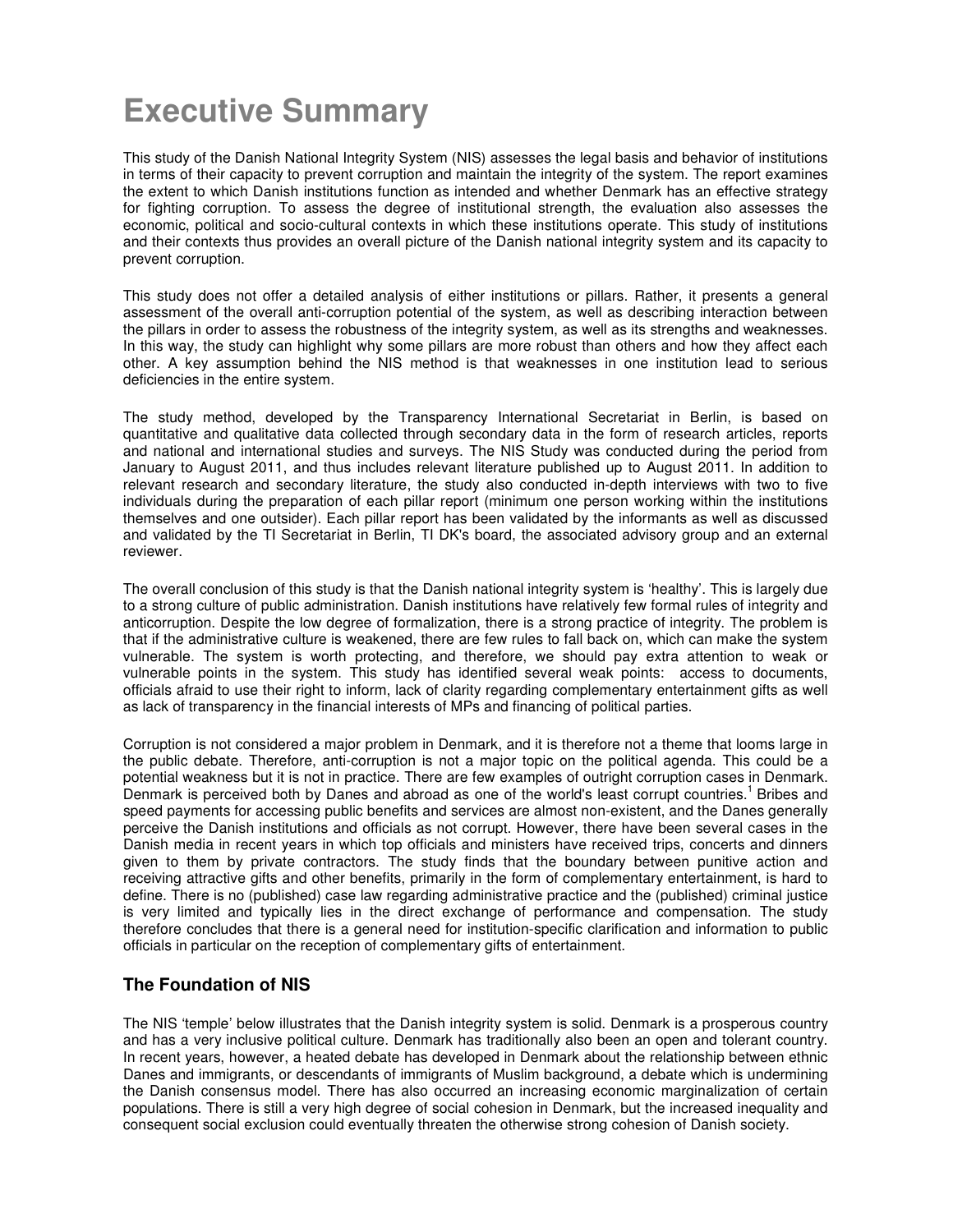**National Integrity System** 



# **The Strengths and Weaknesses of the Integrity System**

The pillars of the NIS temple are generally strong, and no pillars are assessed to be truly weak. They all have sufficient - if not an abundance - of financial and human resources. The surveyed institutions are effective in their work and they are basically open and transparent and accountable to citizens. The various law-enforcement institutions are considered to be very strong. Police and prosecutors and courts are effective institutions that enjoy high public confidence, and these institutions are in practice independent of the legislature and the executive. Other institutions, such as the National Audit Office and the Parliamentary Ombudsman, which help control the legislature and the executive, are also assessed to be functioning effectively, having scored highly in the dimensions of capacity, governance and role.

The media plays a very central role. Many cases of suspected fraud start in the media, and are subsequently taken up by the National Audit Office, the Parliamentary Ombudsman or the Fraud Squad. It is therefore a very important part of the Danish integrity system that the media is considered to be effective and generally apolitical in their work. The media was repeatedly cited, both in the literature and by the informants, as the decisive actor in the integrity system. However, it is noteworthy that the media pillar in this study is assessed as one of the weakest pillars of the NIS temple. According to TI's Corruption Barrometer 2010, the media is also considered as the second most corrupt institution in Denmark – surpassed only by the respective political parties and the private sector, which share first place. This indicates that the media do not enjoy full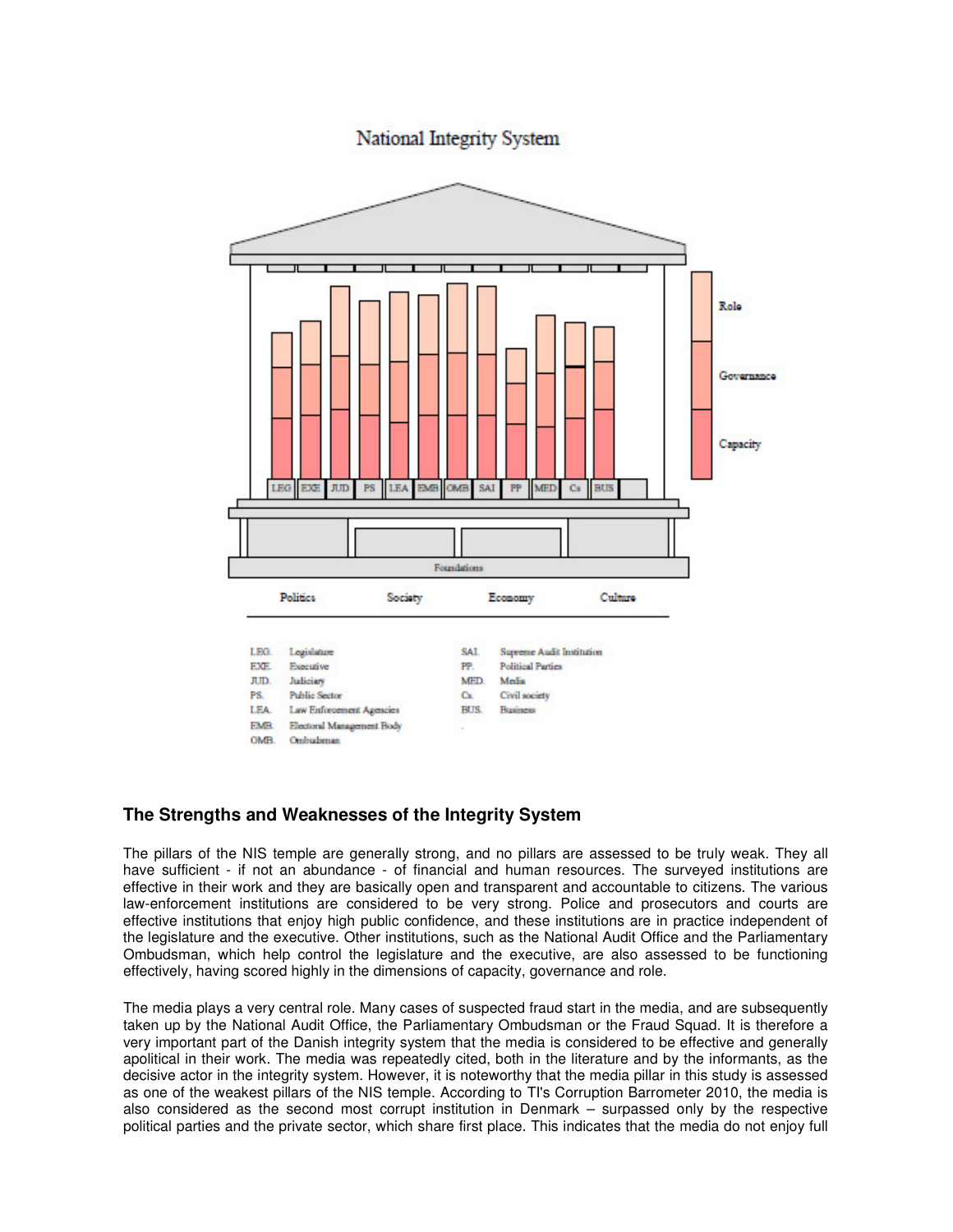public confidence, which contrasts with the central role of the media as watchdogs. A weakening of this role can potentially weaken the overall integrity system. There is reason to take people's distrust of the media seriously. The distrust may be due to the emergence of a mutual dependence between the media and the political elite. Such dependence weakens the media's role as watchdog.

All public institutions, as well as some private companies, have a very high degree of transparency in their work. There is easy access to information about the institutions. The institutions have updated websites presenting extensive amounts of information. The Danish integrity system is thus characterized by a high degree of transparency. There are, however, some gaps in this transparency as concerns political parties and MPs financial interests and public access in sensitive cases

One of the biggest weaknesses of the Danish integrity system is the political parties. Denmark has significantly less transparency about private contributions to the Danish political parties and their parliamentary candidates than other countries with which Denmark is normally compared. Legislation in this area appears inadequate and allows several possibilities to evade requirements of making contributions public. As a point of departure, all private donations to the political parties which exceed DKK 20,000 (USD 3608,41) must be made public, but there are various possibilities to remain anonymous: the contributors can donate through foundations or they can choose to remain anonymous if they donate less than DKK 20,000 (USD 3608,41) to one or more local party organizations. In addition, private funding of individual candidates to parliament and party members is not regulated by anything other than tax regulations.2 In other words, there are no obligations in terms of financial reporting or transparency as concerns the individual candidate.

Transparency is also inadequate as concerns access to information in the public sector. The law exempts a wide range of documents from public access and in practice there is an administrative culture where the exemption provisions can be misused so as to deny legitimate public access and where deadlines for releasing or disclosing documents are not respected. This is a management problem, because habits among public servants can make them reluctant to disclose what they perceive as sensitive cases, perhaps for fear of doing something wrong. It is assessed that although the regulations about the state's obligations and right to inform are sufficient, they do not function optimally in practice. It is a major weakness in the integrity system if the public- and private-sector executives do not send an unambiguous signal to their employees that they have the obligation to inform the public.

The tradition of involving civil society organisations and stakeholders contributing to legislative work has been undermined by the very short consultation periods granted for discussing draft legislation. This weakens the organizations' and ultimately the public's opportunities to exercise influence and control over parliament. Meanwhile, a longer period of majority government, or the de facto majority government that Denmark has had the past 10 years has meant that political scandals have not been investigated by study commissions, and that many cases do not have any consequences for the ministers involved. This weakens the role of parliament in government.

Non-state actors such as the media, civil society organisations and the private sector have generally received low ratings in terms of their role as anti-corruption watchdogs. In practice, however, this is hardly a weakness. Rather, it reflects the fact that corruption and anti-corruption occupy a relatively small place in the public debate.

The evaluation has found a number of weaknesses in the Danish integrity system which is worth addressing in order to maintain and enhance the viability of the system.

# **Recommendations**

In light of the findings of the evaluation, TI Denmark will work to bring about the following recommendations:

#### **1. Compulsory registration of MPs supplementary positions and economic interests**

At the moment, there are no special rules which make it possible to control whether members of parliament behave in an ethical, responsible manner. The absence of codes of conduct, a registry of lobbyists or special regulations governing conflict of interest make it especially important that the public have access to information about the MPs' additional posts on boards and committees and their financial interests, so that the voters can determine whether or not the MP is acting in their own